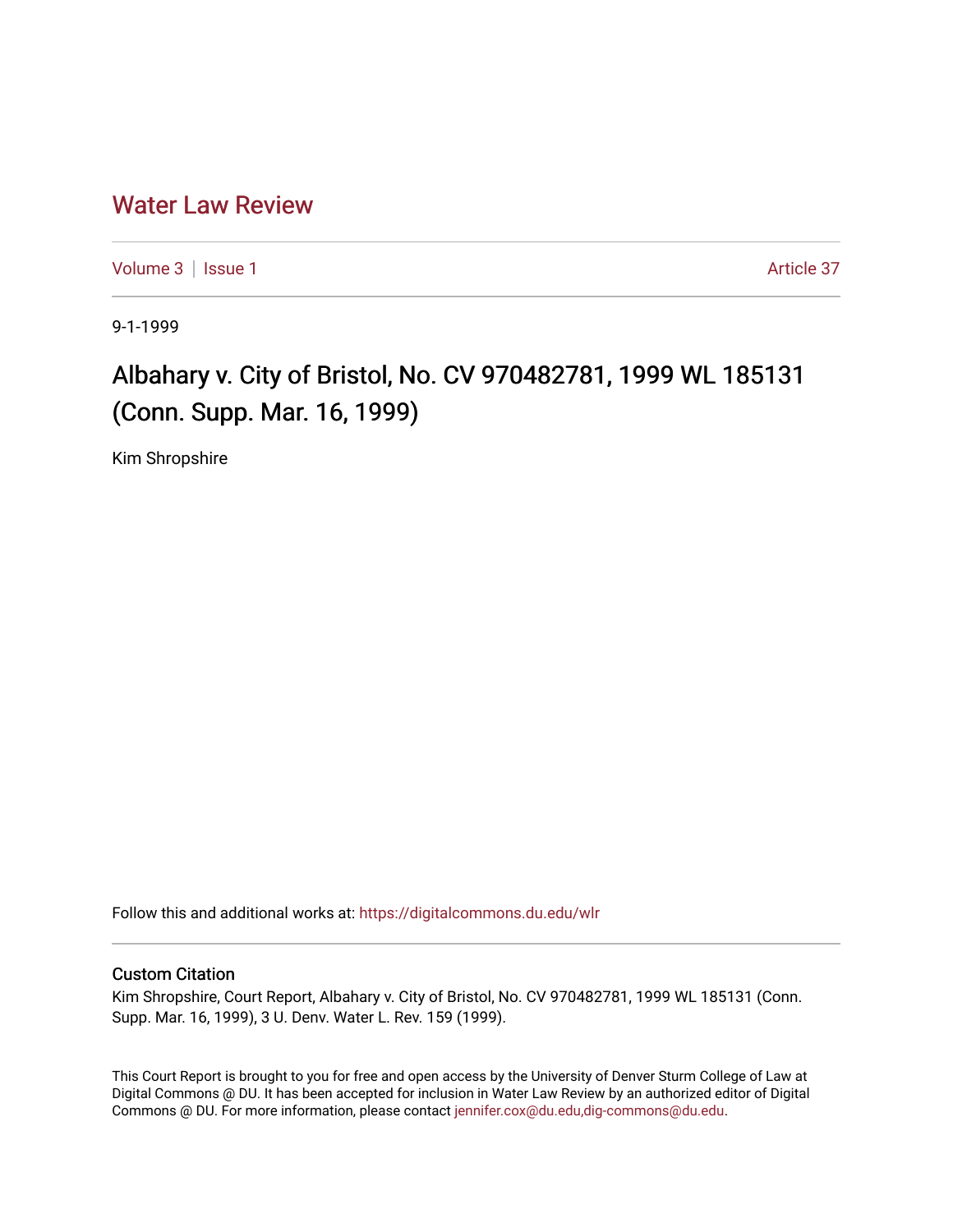matter jurisdiction was properly invoked, a party's failure to comply with a procedural requirement could justify the court's dismissal of that action. **A** procedural requirement, service must be accomplished upon all proper and necessary parties. The court held that actual service, however, rather than its timing, perfected the appeal. Accordingly, because the thirty day service of notice requirement was procedural, plaintiffs failure to timely serve the three parties did not require dismissal of the action.

*Caroline Payne*

## **CONNECTICUT**

Albahary v. City of Bristol, No. **CV 970482781, 1999 WL 185131** (Conn. Supp. Mar. **16, 1999)** (holding that a statute authorizing the City of Bristol's condemnation of an easement on plaintiffs' property was constitutional because it was enacted for the legitimate and public purpose of complying with a Consent Order).

In **1995,** the Connecticut Department of Environmental Protection **("CDEP")** entered into a Consent Order with the City of Bristol ("City"). The City agreed to investigate and study the damage to a city-owned landfill that was leaking contaminants. The Consent Order did not require the City to clean up the contaminants. Instead, the Consent Order required the City to take control of all affected land within the contamination's zone of influence. The Consent Order defined the zone as the area where leachate and ground water mixed, or could potentially mix.

The Albahary's land bordered the landfill and was deemed within the contaminated zone. In **1996,** the Connecticut General Assembly enacted Special Act **96-12** ("Special Act"). The Special Act allowed for condemnation in those cases involving city-owned landfills when the condemned land was outside a municipality's corporate limits. In August of **1997,** pursuant to the Special Act, the City began condemnation proceedings to acquire an easement onto Albahary's land. Albahary challenged the constitutionality of the Special Act, seeking to have the Special Act declared invalid, unconstitutional, and against public policy.

The court first noted that the constitutional issue was dispositive. **If** the court found the Special Act unconstitutional, the need to address Albahary's additional arguments was obviated. The court found the Special Act to be constitutional and valid.

The court pointed out that any legislation for the economic or social welfare of its constituents would be constitutional if there were a rational and legitimate state purpose. If the Special Act met this twopart test, then it satisfied the due process requirement. Here, the Special Act met the two-part test. Albahary did not contest the validity